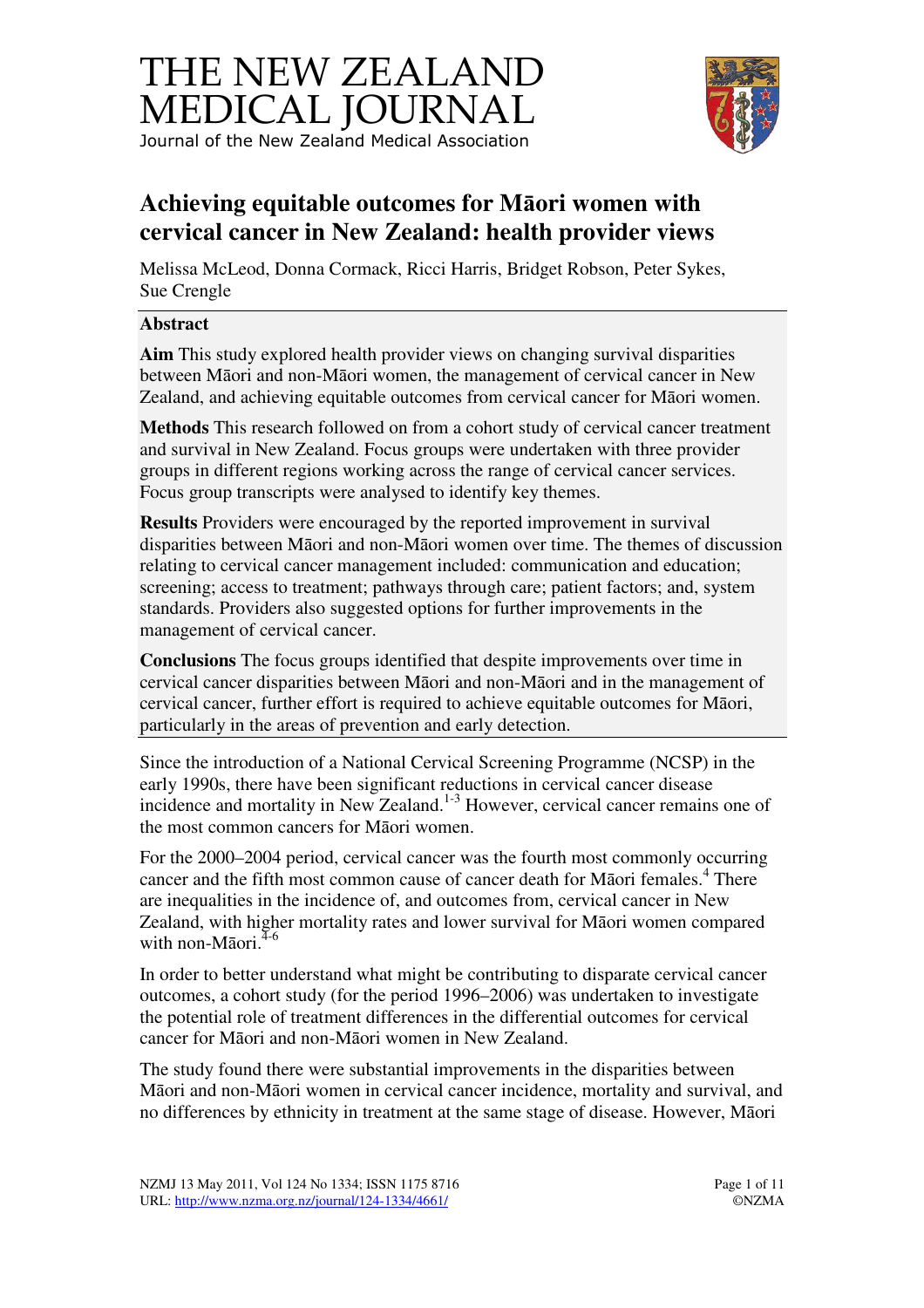women remain at higher risk of cervical cancer and continue to be diagnosed with more advanced disease.

This study concluded that primary prevention and early diagnosis were key components of eliminating the remaining inequalities in cervical cancer between Māori and non-Māori women.<sup>3</sup>

This article reports the findings of focus groups that were undertaken to explore health service provider views on the cohort study findings (as outlined above) and, more broadly, on the management of cervical cancer in New Zealand and on achieving equitable outcomes between Māori and non-Māori women.

In the domestic context, there has been some qualitative research investigating the experiences of Māori patients and whānau (extended family) with cervical cancer services. These studies involved undertaking key informant interviews with women to explore the reasons for not attending for cervical smears despite being overdue.<sup>7-9</sup> One of these studies included views from health professionals.<sup>7</sup>

Lovell et al (2007) interviewed 17 lay women (including four Māori participants) who had presented for an overdue cervical smear in one of three clinics in Manukau City. In addition, this study included views from nine individuals who were screening providers. Within the study many women found screening acceptable, and most of the identified reasons for delaying a smear could have been addressed by structural changes to the healthcare system. Barriers identified included the cost of a smear, concerns over exposing one's body (particularly for Māori and Pacific participants), and gaps in understanding the purpose of screening.<sup>7</sup>

In another study, Buetow et al (2007) undertook indepth interviews with six women (five Māori and one European) who had been overdue for a cervical smear within the preceding six years. The implications for practice from this research included the need to care for and respect the dignity of women having cervical smears, effective communication between the health provider and the woman, offering a regular smeartaker, the option of a female smear taker, and a place for women to wash before the procedure.<sup>8</sup>

Ratima et al (1993) collected screening histories from 46 Māori women with invasive cervical cancer. This study identified issues with access to primary care, referral of women with smear abnormalities and screening programme quality control.<sup>9</sup>

Despite having a critical role in the management of cervical cancer, health providers have rarely been participants in focus groups or subjects of key informant interviews. Providers have important perspectives on cancer care disparities, accompanied by institutional and contextual knowledge that can help in understanding how disparities occur. They also have the potential to identify areas for change or intervention, and act as champions or agents of change themselves.

This study will add to the literature by capturing the views and experiences of a range of health providers who work directly with patients with cervical cancer.

# **Methods**

A qualitative study that investigated health provider views of cervical cancer disparities and management in New Zealand. It followed from a cohort analysis of Māori and non-Māori women with cervical cancer between 1996 and 2006. The cohort study is reported elsewhere.<sup>3</sup>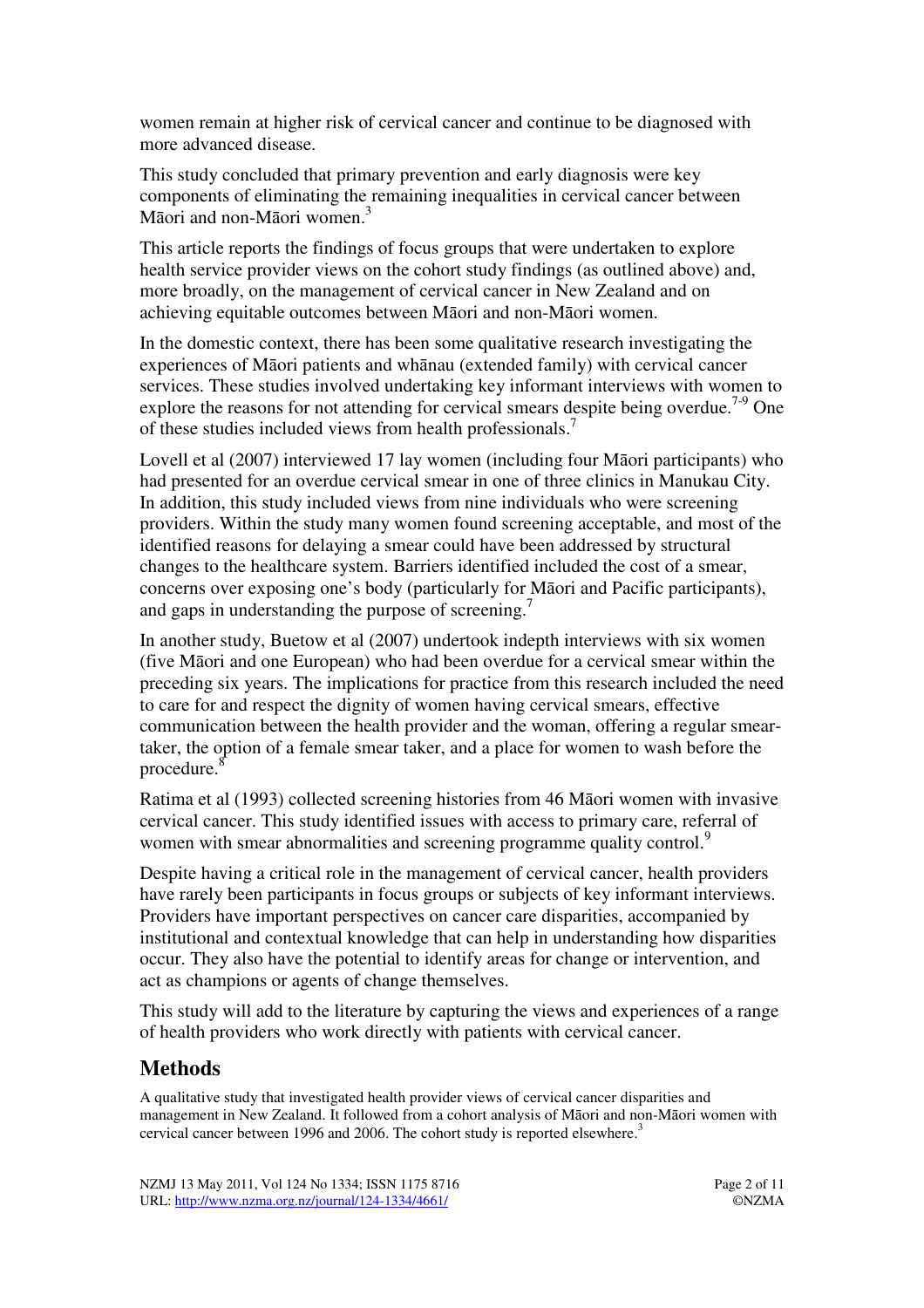**Participants—**Three focus groups were undertaken in different regions: one with a range of health providers working in a region with a secondary care hospital (Region S); one with Māori health providers (Region M); and the third with health professionals working in a tertiary care hospital (Region T). Additionally, one key informant interview was completed for an individual who was unable to attend the tertiary provider focus group session (K). Participants worked across the range of cervical cancer services (Table 1).

In Region S (the secondary care region), a range of hospital and community health providers who provided care to women with cervical cancer were invited. All Māori providers with women's health portfolios were invited from Region M. In Region T (the tertiary care region), a range of service providers working at a tertiary care level were invited, based on their availability.

Initial approaches to participants were made by phone, with information sheets subsequently forwarded. Consent forms, including consent to record the session, were completed prior to the commencement of the focus groups. Ethical approval for this study was granted by the Multi-Region Ethics Committee (MEC/05/07/085).

Two Māori researchers attended each focus group: one as presenter, the other as the facilitator. The focus groups began with a brief presentation of the cohort study results.<sup>3</sup> Participants were then given an opportunity to ask questions relating to the cohort study. Following this, the focus group proper began. The facilitator gave an outline of the purpose of the focus group, set the ground rules for the session, and introduced the discussion points.

Five discussion points were covered in each focus group. A discussion guide was developed to standardise the wording of the discussion points, and to provide the facilitator with prompting questions should they be required. The questions were:

- Our study shows that survival disparities are decreasing between Māori and non-Māori women. Does this fit with what you see in practice?
- Based on your experience, why are/aren't survival disparities decreasing?
- What is working well in the management of women with cervical cancer?
- What is not working well in the management of women with cervical cancer?
- How do we get equitable outcomes for Māori women with cervical cancer?

The sessions were recorded and transcribed, and subjected to thematic analysis, by the lead author.<sup>10</sup> A thematic network was used to arrange the category codes into basic themes, organising themes and global themes for analysis.<sup>11</sup> A second researcher, who did not attend the focus groups, performed thematic analysis on one of the focus group transcripts. Minor changes to the themes and thematic network were made with consensus decision between the two researchers.

# **Results**

A total of 22 people participated across the three focus groups including both Māori and non-Māori staff working in a range of roles (Table 1).

The focus group participants were generally pleased and encouraged by the improvements demonstrated in the quantitative findings presented. In reflecting on their own experience, most noted that due to the small numbers of women they saw with cervical cancer it was difficult to know whether the pattern of disease had changed in their region since 1996.

Some who had worked in cervical cancer services for many years had noticed a reduction in the number of Māori women presenting, and also had an impression that survival had improved over this time period.

#### **Table 1. Focus group participants**

| Secondary focus group | Tertiary focus group (T) and | Māori provider group (M) |
|-----------------------|------------------------------|--------------------------|
|                       |                              |                          |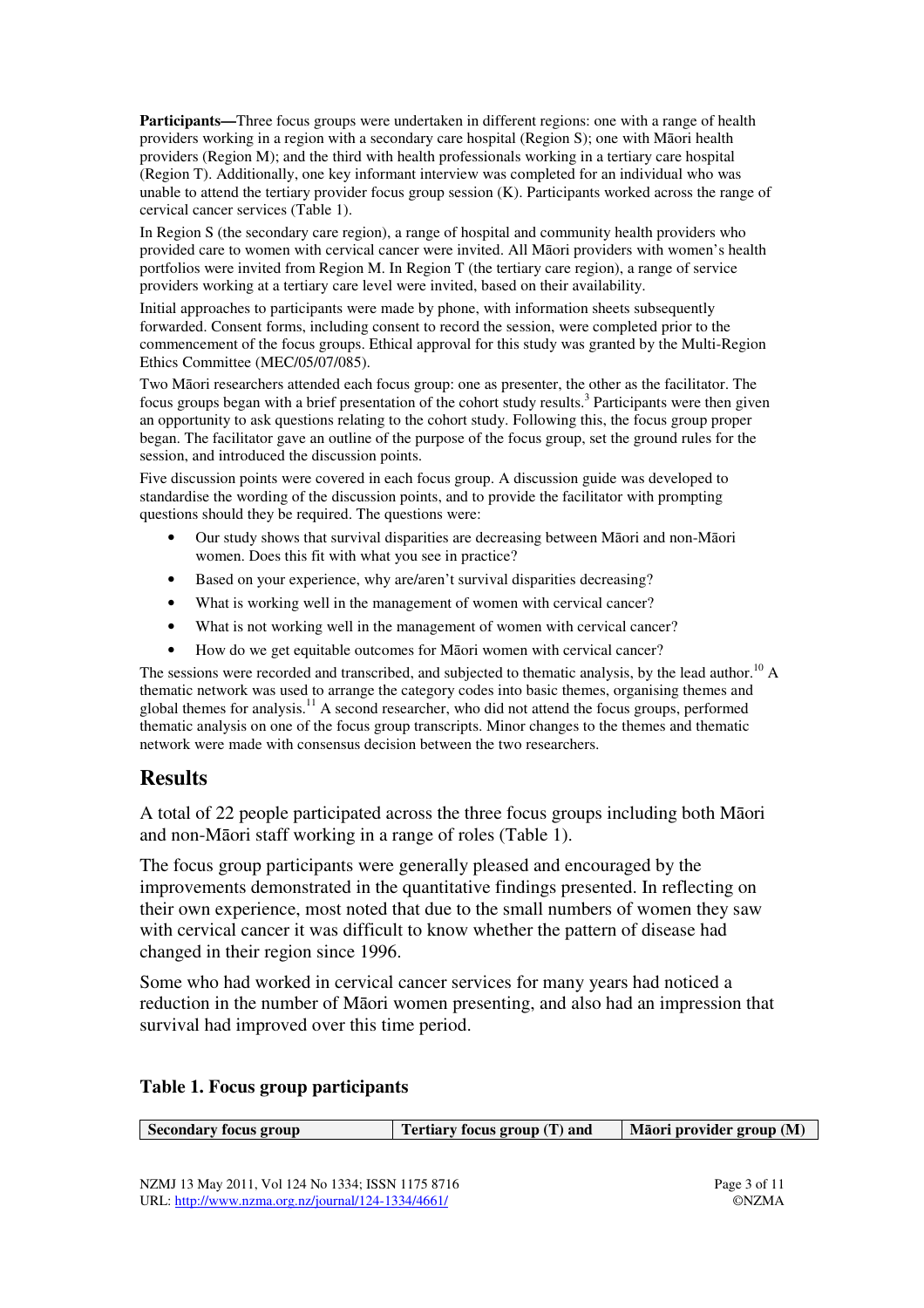| Participants (S)                     | key informant interview $(K)$ | $N=4$                      |
|--------------------------------------|-------------------------------|----------------------------|
| $N=11$                               | $N=7$                         |                            |
| Non-DHB staff                        | Gynaecology Oncologist        | Sexual Health Educator     |
| Māori Provider                       | Medical Oncologist            | Practice Manager (2)       |
| <b>General Practitioner</b>          | <b>Radiation Oncologist</b>   | Breast & Cervical Educator |
| <b>Cancer Society</b>                | <b>Radiation Therapist</b>    | & Promoter                 |
| DHB staff                            | Gynaecology Ward Nurse        |                            |
| Gynaecologist                        | Nurse Colposcopist            |                            |
| Colposcopy Nurse                     | Gynaecologist                 |                            |
| <b>Gynaecology Outpatients Nurse</b> |                               |                            |
| Oncology & Palliative Care Nurse     |                               |                            |
| Specialists (2)                      |                               |                            |
| Service Manager                      |                               |                            |
| <b>Community Nursing</b>             |                               |                            |
| DHB Māori Health Unit                |                               |                            |

In relation to the management of cervical cancer in New Zealand, the issues discussed were broad ranging and included factors relating to the providers, the way services are delivered to Māori, and individual patient factors (Table 2).

| Table 2. Provider perceptions of factors influencing disparities (positively or |
|---------------------------------------------------------------------------------|
| negatively) between Māori and non-Māori in cervical cancer                      |

| <b>Theme</b>               | <b>Topics</b>                                    |
|----------------------------|--------------------------------------------------|
| <b>Communication and</b>   | National campaigns                               |
| education                  | Health providers                                 |
| <b>Cervical Screening</b>  | Cost                                             |
|                            | Acceptance of screening                          |
|                            | Patient dislike of smears                        |
| <b>Access to treatment</b> | Transport                                        |
|                            | Economic/financial                               |
|                            | Cultural                                         |
|                            | Missed appointments                              |
|                            | Mobile populations                               |
| Pathway of care            | Provider groups (Māori providers and mainstream) |
|                            | Interlinking of services                         |
| <b>Patient factors</b>     | Health status                                    |
|                            | Disease factors                                  |
| <b>Standards</b>           | Treatment standards                              |
|                            | <b>PHOs</b>                                      |
|                            | Ethnicity data                                   |

# **Communication and education**

There was consensus in the focus groups that the reduction in disparities between Māori and non-Māori women was in part due to greater awareness of cervical cancer and the cervical cancer screening programme. Multiple modes of communication were identified to have contributed to increased awareness including television advertisements, Māori providers, and improved communication between health providers and patients. The national advertising campaigns were seen as highly successful in raising awareness about cervical cancer.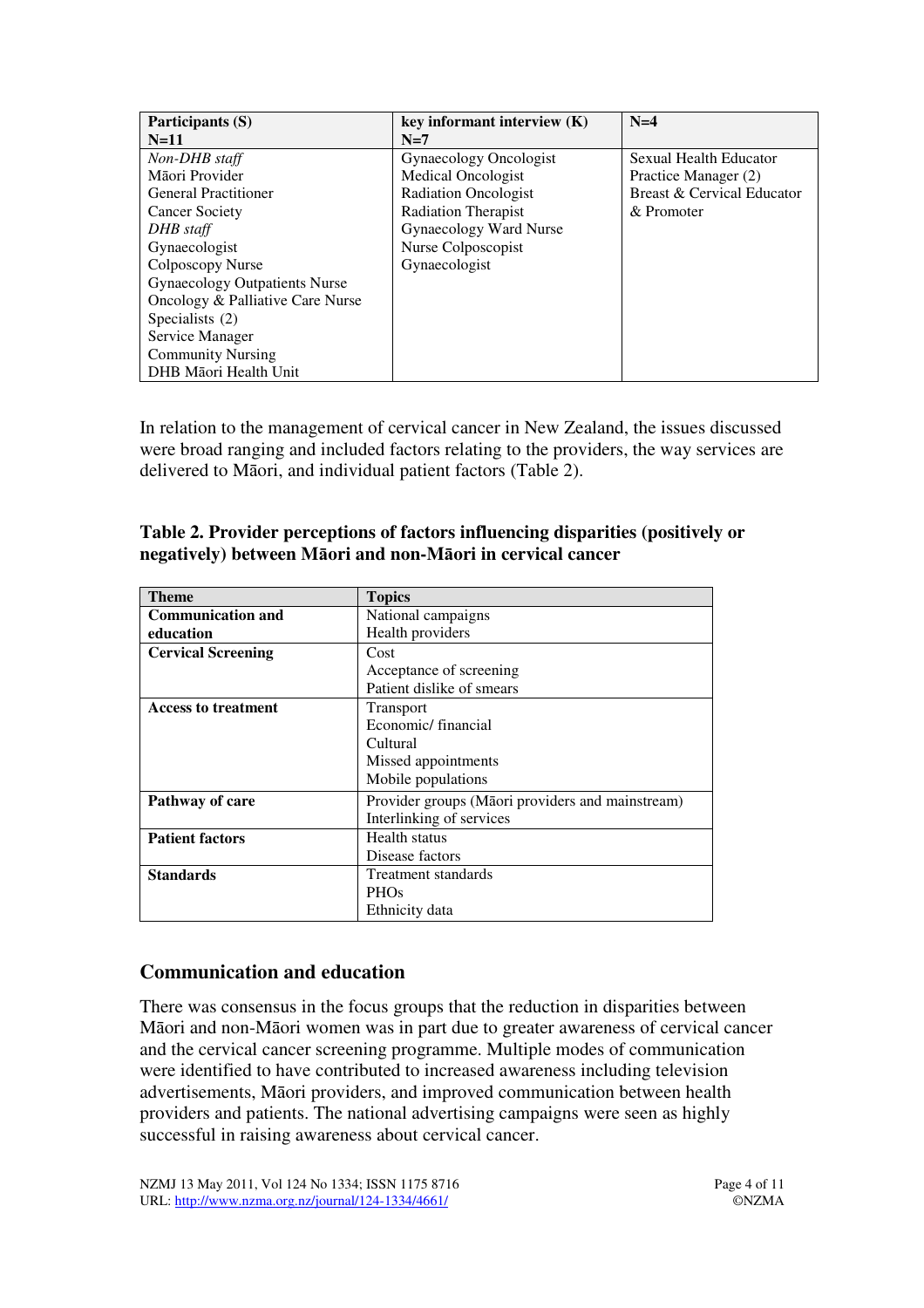From the colposcopy clinic perspective there has been a difference in the number of woman presenting as a result of the advertising campaign by cervical screening. And that will eventually impact on earlier diagnosis (T5)

Communication with health providers was identified as having a strong influence on the experiences and outcomes of patients with cervical cancer. Both positive and negative aspects of communication between health providers and patients were identified by the participants. Participants noted that there continue to be situations where patients remained confused after interacting with health providers, for example, because of the language used or explanations given, or because patients may not feel empowered to ask questions.

Some of the women used to have lots of questions when they went to see their GP, and we used to say, well you know, they'd get in there and they'd come out and say I didn't ask any of the questions, I was too embarrassed, I forgot (M3)

There were also situations identified where a negative interaction with a health provider was seen to result in patients disengaging from health services and not attending for appointments. This included situations where patients experienced general rudeness, or were made to feel guilty, e.g. made to feel guilty about being overdue for a smear when attending for one.

## **Screening**

When the focus groups were asked their views on what needed to be done to improve cervical cancer outcomes for Māori women, the health providers generally commented that emphasis needed to be placed on activities at the prevention and early detection end of the cancer continuum.

It's right at the beginning that we've got a lot of work to do. I mean prevention and early diagnosis has to be the way forward. We're very lucky with cervical cancer that we can prevent and diagnose it early and I think we should be putting a lot of effort into doing that (K1)

A dislike of cervical screening procedures was cited as a common reason for not attending for cervical smears or colposcopy for all women. Some felt there had been improved acceptance by Māori women of cervical screening over time.

You know I'm talking about fifteen twenty years we're 'don't go there that's Tapu'. Now that's been brought out in the public, some of them are talking about, you know, you've got to go for your smear (S6)

So where we are today it's really awesome, but I think the thing that is still whakamā for all women, Māori, and Pacific, is the actual procedures of actually going there hopping on the bed (M1)

The cost of screening to the individual was also identified as a barrier.

I think more resources need to go in at a screening level. Because I think those inequalities of, you know, yeah just, income inequalities do count at a screening level (S2)

#### **Access to treatment**

Health providers identified a number of access issues relevant to the management of cervical cancer. Transportation was identified as an issue, particularly for women who lived further from a cancer centre. Some felt that although transportation was an issue, it did not necessarily influence a patient's decision to accept or decline treatment and that there was some acceptance of the need to travel for treatment.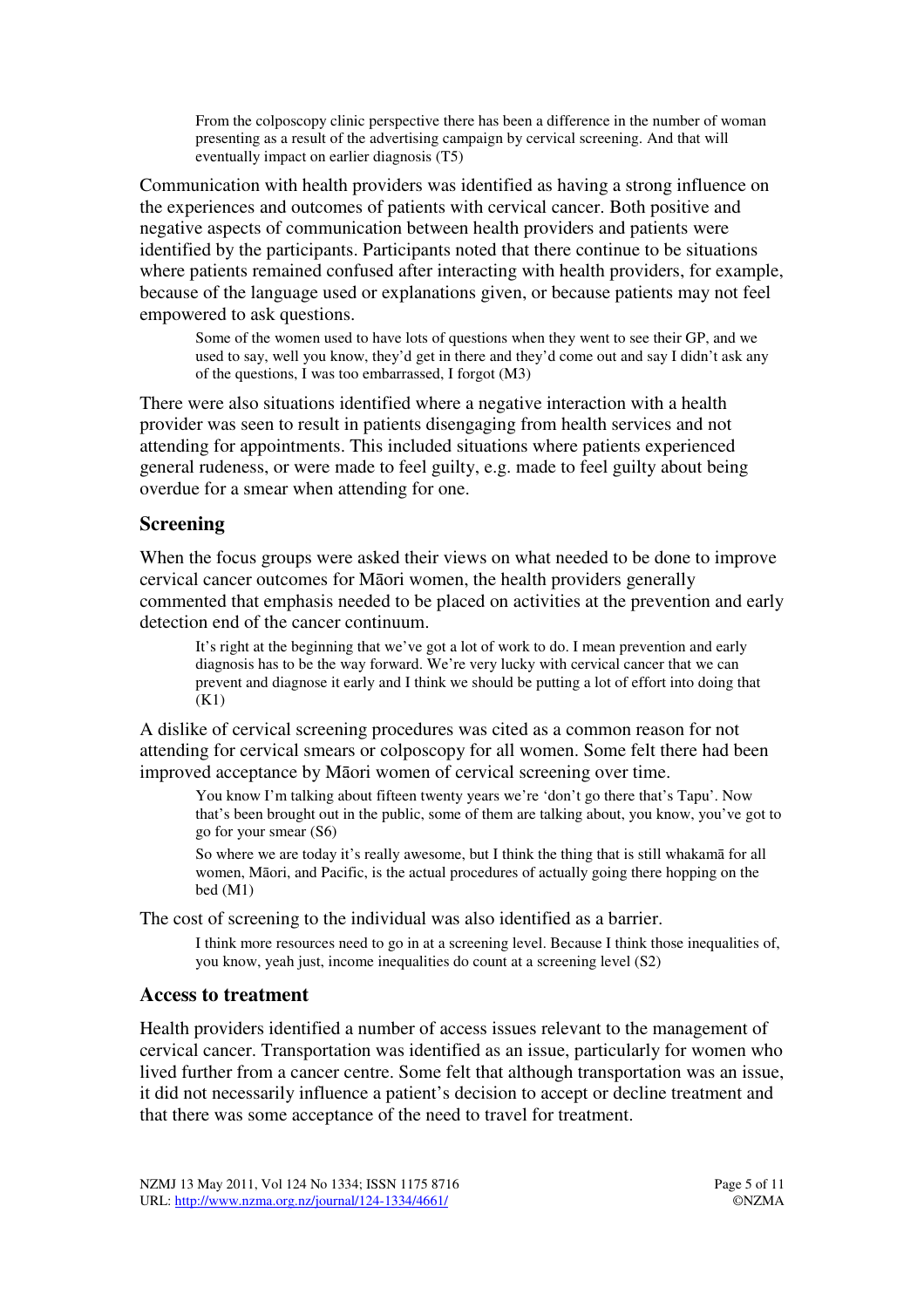My impression is that most patients accept the need to go to other centres which doesn't though take away the fact that that is quite an ordeal (S3)

Others argued that the financial cost of needing to travel long distances for treatment resulted in patients not attending scheduled appointments, or declining treatment altogether. It was also suggested that these financial pressures are likely to be increased in the current economic climate.

I would see as one of the problems in terms of disparities is access to treatment, and certainly with a recession and rising petrol costs and the time it takes and the levels of tiredness and fatigue that our patients feel, they are often barriers to people taking up treatment that probably would be just a matter of standard practice (S4)

Health providers talked about the culture of the health system as a barrier for some women. There was an acknowledgement that some effort had been made to support Māori women within the hospital system, and that this may have contributed to improved access to care.

I think too the support for the woman on the ward has improved over those ten years too as far as allowing their whānau to be there, stay the night, that type of thing. So I think that's where that whole hospital thing is less threatening for them over those years as well (T3)

## **Pathway of care**

In relation to pathways of care, providers discussed the role of both Māori providers and mainstream services, as well as the interlinking of services.

**M**ā**ori providers—**Participants generally agreed that Māori health providers and Māori staff had been successful in helping improve the accessibility of cervical cancer services for Māori women. This success was seen to relate to models of practice that worked to address issues with education and understanding, transportation, location and timing of clinics (such as offering marae-based clinics or late-night clinics), and support to navigate care pathways.

If you have that relationship, and most of us have built that up in our community, we may not have met these women but you know the ones referred to us from the GP if you've rung them up on the telephone, and you booked them into clinics, and you offer transport if they don't have transport, you offer support and if they need you they can make contact with you (M3)

Another success of Māori providers was seen to be the training of Māori health promoters. Focus group participants identified the important role of having the 'right' people involved in the provision of care, including having people who are from or know the community.

Now I think that the decreasing disparities are exactly that, about communication, but having the right person communicating the message to that particular group of people and then just inclusively bringing them in and buddying up with them and through the service (S4)

**Mainstream providers—**There were a number of examples provided of mainstream services offering a more flexible way of operating to meet their patients' needs including the provision of smoking cessation advice within a colposcopy clinic, provision of Māori colposcopy clinics, and fitting patients in for radiotherapy appointments even if they arrived at the wrong time.

We have two nurses now that do that so that if someone does smoke we've got someone right there rather than give them the card they might never ring up (T4)

The ways in which services worked with each other in the management of cervical cancer was raised. The secondary care focus group identified significant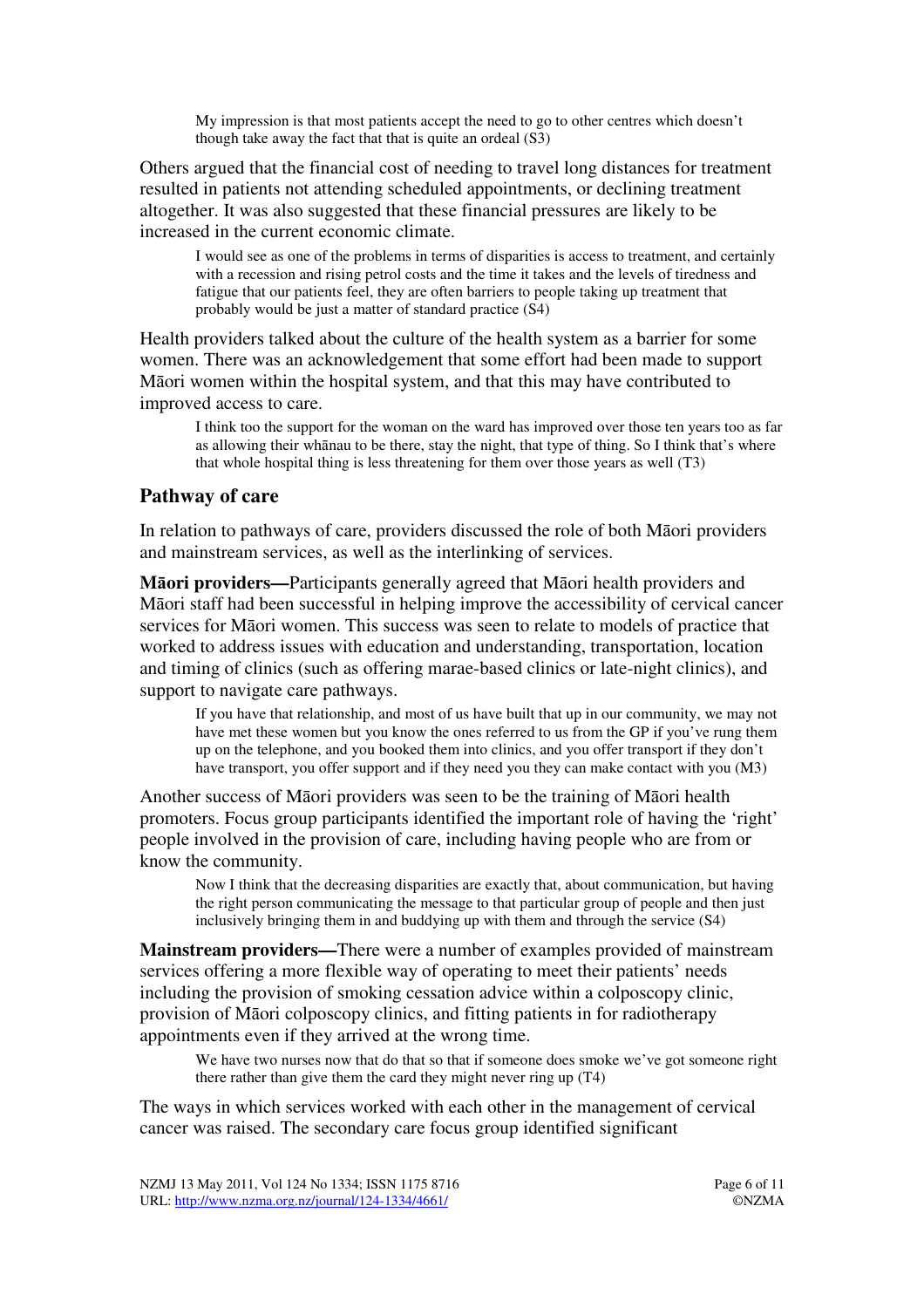improvements in the interlinking of cervical cancer services in their region. These improvements were partly possible because of the relatively small population of the region, and the limited number of healthcare professionals working with cervical cancer patients.

It makes life a lot easier and you can refer on and it's a small population. I mean people get in fast to get their treatment and it's much better service for them all the way round really and they can get that personal approach (S5)

However, the increased linking of services and open communication between them also raised concerns by a few participants about potential risks to patient confidentiality.

**Missed appointments—**A significant concern raised in all of the focus groups was the number of women who become lost within the system, at various points along the pathway of care.

There was concern that women who did not attend (DNA) appointments were not followed up as pro-actively as possible. Māori providers could see the importance of their involvement in assisting both DHB and primary care staff to contact Māori women labelled as DNA for DHB appointments. They gave examples of working with a local medical practice to follow up on DNAs and continuing to invite women for smears after three attempts had been made.

With those DNA's for Māori women, who follows them up, and you know we could, we have the ability to work one on one with those people (M2)

In talking about the challenges of screening and follow-up of mobile populations, health providers identified that part of the solution was to take opportunities to screen this population as they arose, such as basing 'satellite' clinics at convenient locations or providing screening at public events. However, it was recognised that there were challenges in following up with screening results, and getting mobile patients to treatment.

We've taken a clinic closer to the venue and yeah we got the women, but once they left there it's tracking them down to have follow up treatment or, you know, if they need to be, that again presented another problem because you couldn't find them (S6)

# **Patient factors**

Providers identified changes in patient factors over the time period as contributing to improved survival disparities over time, but also as important considerations in the management of cervical cancer and the equity of cervical cancer care. Some expressed the view that an improvement in general health status of Māori may have had some influence on improvements in cervical cancer survival and disparities.

Like foetal mortality rates, it's just an indicator of better general levels of health, better nutrition, better generally raised standards that we're seeing. Maybe it's no specific thing we're doing it's a more generalised improvement (S3)

Changes in the management of co-morbid conditions and in the prevalence of risk factors, such as smoking were raised as positive developments. However, there was concern that smoking continued to play a significant role in the disparities between Māori and non-Māori women influencing both the incidence of cervical cancer and the efficacy of radiotherapy treatment.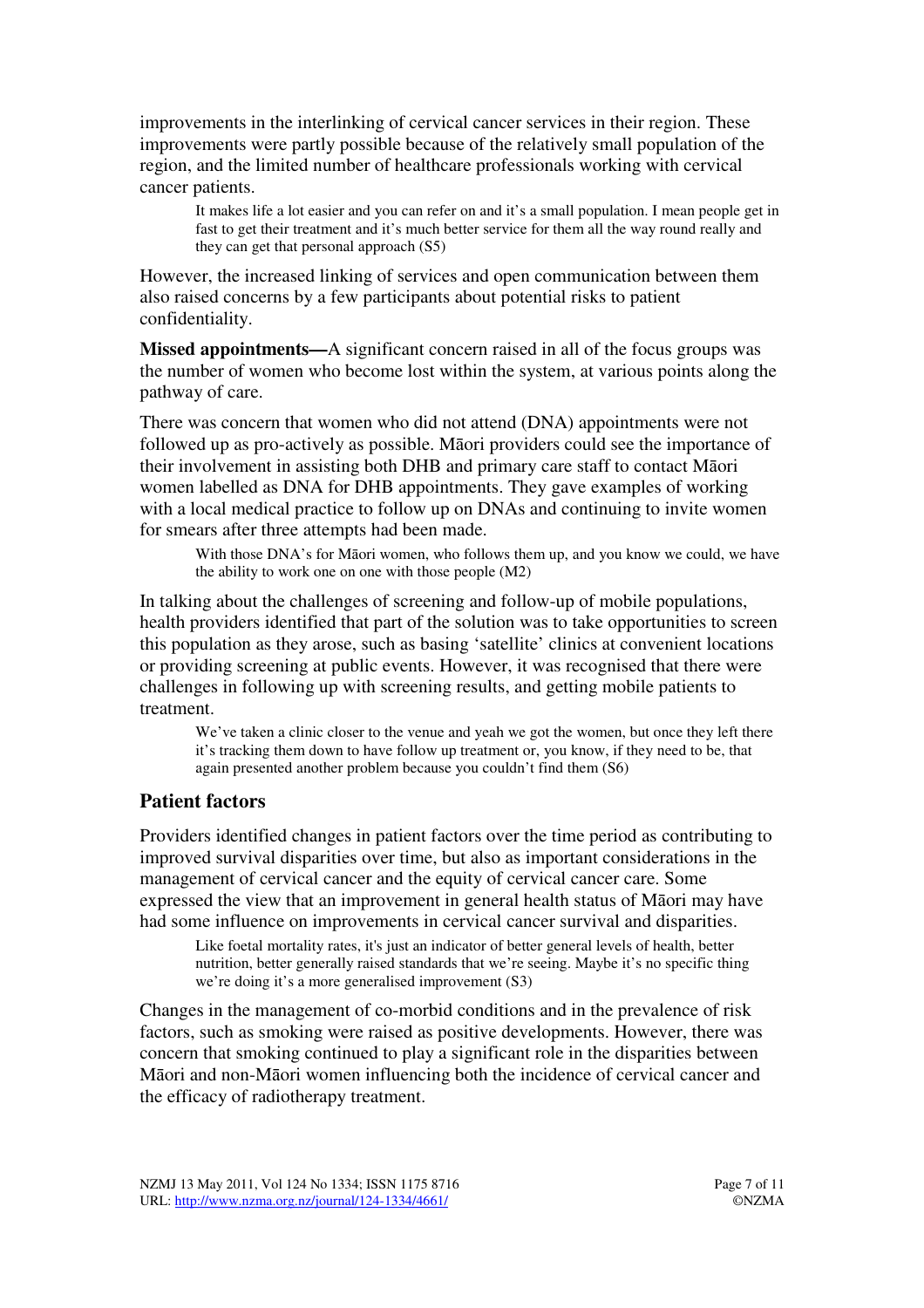I still think we've got a long way to go. And particularly with the smoking thing I don't know how we do that but it's such a pervasive thing because it does it increase the chances of cervical cancer but it may affect the treatment too (K1)

# **Standards**

**Treatment standards—**Although national standards do not exist for treatment services for cervical cancer, participants noted a trend towards improved consistency of practice across the country, as a result of organisation of specialist providers. Some providers expressed the need to set treatment standards, to ensure that practice is consistent both within and across DHBs, and to be able to monitor. One provider noted that any standard that is developed needs to include consultation with Māori and with consumers more generally.

there's a lot more now in terms of meetings and things going on and consistency… there's quite an expectation now that all colposcopists will be attending those meetings and inevitably that creates sort of a homogenous approach…I think that has changed a lot in the last decade so you probably are seeing a greater similarity between the way that individual colposcopists now approach that problem (S3)

**PHOs—**Participants identified benefits associated with changes to the PHO structure, including improved cervical screening coverage reported in PHO performance indicators, generally improved care resulting from the application of clinical standards, smaller part charges for primary care consultations and greater flexibility in the choice of health professional providing services (e.g. nurse smeartakers).

Under our PHO rule they don't have to see the doctor they can just see the nurse you know (M3)

The Māori providers identified challenges in trying to work across PHO boundaries and concerns about the capacity of health promoters within PHOs to respond effectively to the issues faced by such large and diverse groups.

I think having the PHO's has made a difference but I also think having the PHO's has also put some barriers there. Because the women don't necessarily belong to our GP, to our PHO, so therefore do we work with them, don't work with them, are we crossing over into someone else's territory (M4)

**Ethnicity data—**The need for good quality ethnicity data to monitor Māori health and inequalities, and ongoing problems with its collection and quality were raised by some participants.

# **Discussion**

Cervical cancer incidence, mortality and survival for both Māori and non-Māori women is improving in New Zealand. In addition, the disparities between Māori and non-Māori women in these outcomes are decreasing.

Health providers identified a number of developments in the management of cervical cancer that may have contributed to the improved outcomes for cervical cancer including national social marketing campaigns, standard setting in screening, diagnosis and treatment, and Māori providers contributing to improved access for Māori women.

A number of areas requiring further improvements in order to achieve equitable outcomes for Māori were identified. Additional effort is required to: improve patients' navigation and understanding of the pathway of care; improve access to care; reduce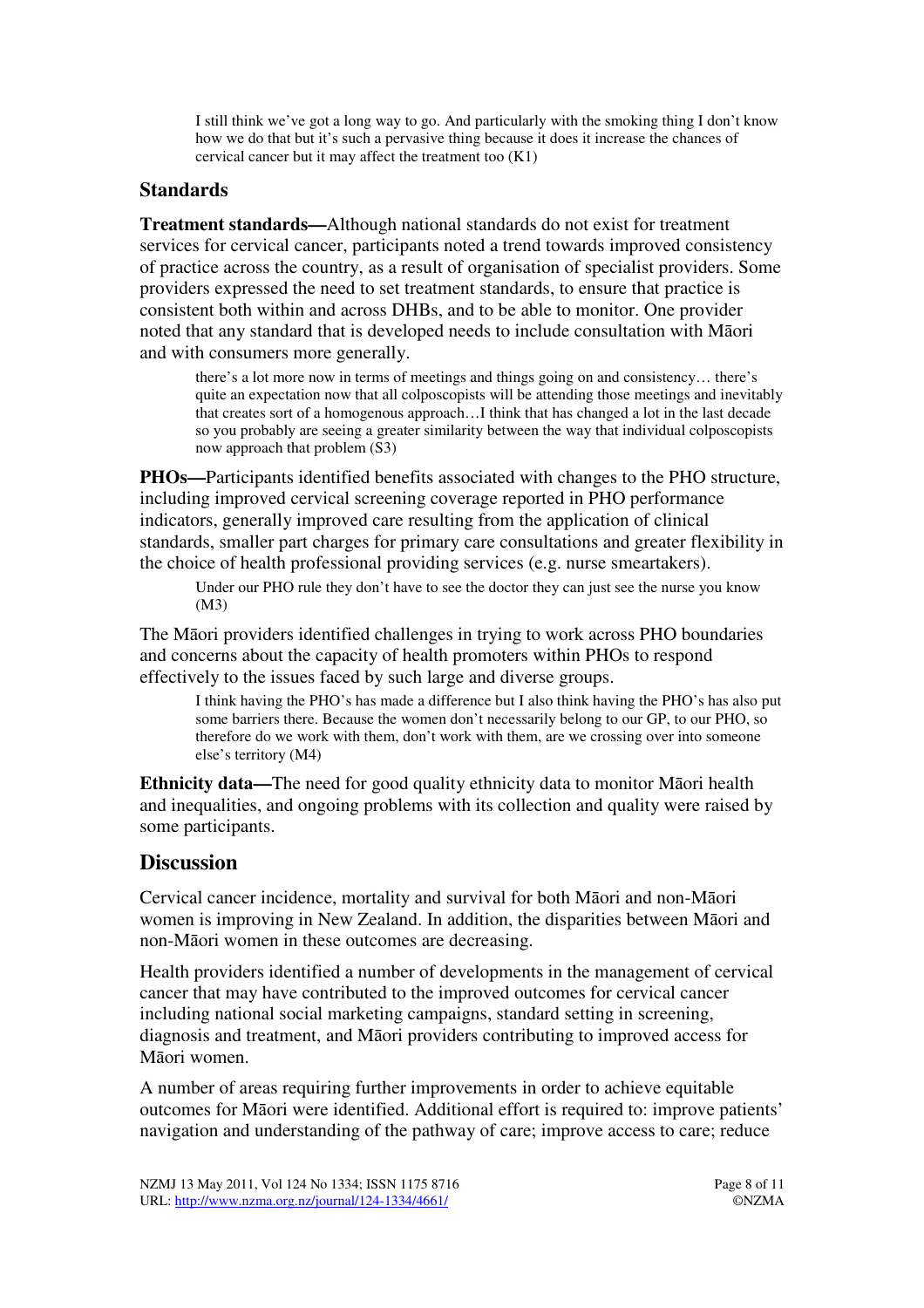the cost of cervical smears; and improve communication between patients and whānau, and providers.

Many of the issues identified by health providers for achieving equitable outcomes for Māori and non-Māori women such as communication, cost, information and transport have been identified in other work in relation to cancer care more generally.<sup>12–14</sup>

Focus groups were chosen as the primary method of data collection to capture both the opinions and interactions of different provider groups. This method is susceptible to social desirability bias, where participants refrain from expressing their true opinions in order to conform to the views of other participants. Ground rules were established emphasising respect, sensitivity and confidentiality in order to minimise this occurring.

This research included the views of a range of providers from a number of different DHB regions. There was considerable overlap in the issues identified, which are likely to be applicable across DHBs. There were also region specific issues identified that will vary according to the demographics of the population, geography and service availability within regions.

This research focused on the experiences of health providers, in order to identify areas for improving outcomes for Māori women with cervical cancer. Although outside of the scope of this project, capturing the experiences of Māori patients and whānau is critical to improve the responsiveness of services for this group. While some work has been done in this area,<sup>7-9</sup> there remains a real need for more comprehensive work here.

Significant reductions in cervical cancer incidence and mortality have occurred for both Māori and non-Māori women since the introduction of the National Cervical Screening programme in 1991. The introduction of the HPV vaccine into New Zealand schools in 2009 marked another significant development in cervical cancer prevention.

It is imperative that the gains achieved to date are not lost, and we continue to reflect on and improve the National Cervical Cancer Screening programme in order to achieve equitable outcomes for Māori women with cervical cancer. Disparities in cervical screening coverage between Māori and non-Māori are significant and longstanding  $15,16$  and are an area where gains can be made.

Engaging health providers is a critical step in working towards the achievement of equitable outcomes for Māori women with cervical cancer. Not only do they offer an important perspective on the systems within which they work, but are also potential drivers of change and improvement in these systems.

Both quantitative and qualitative findings indicate the importance of prevention and early diagnosis as the key areas of focus in order to eliminate the remaining inequalities in cervical cancer between Māori and non-Māori women. The significant gains to date indicate that, with continued effort, this is an achievable goal.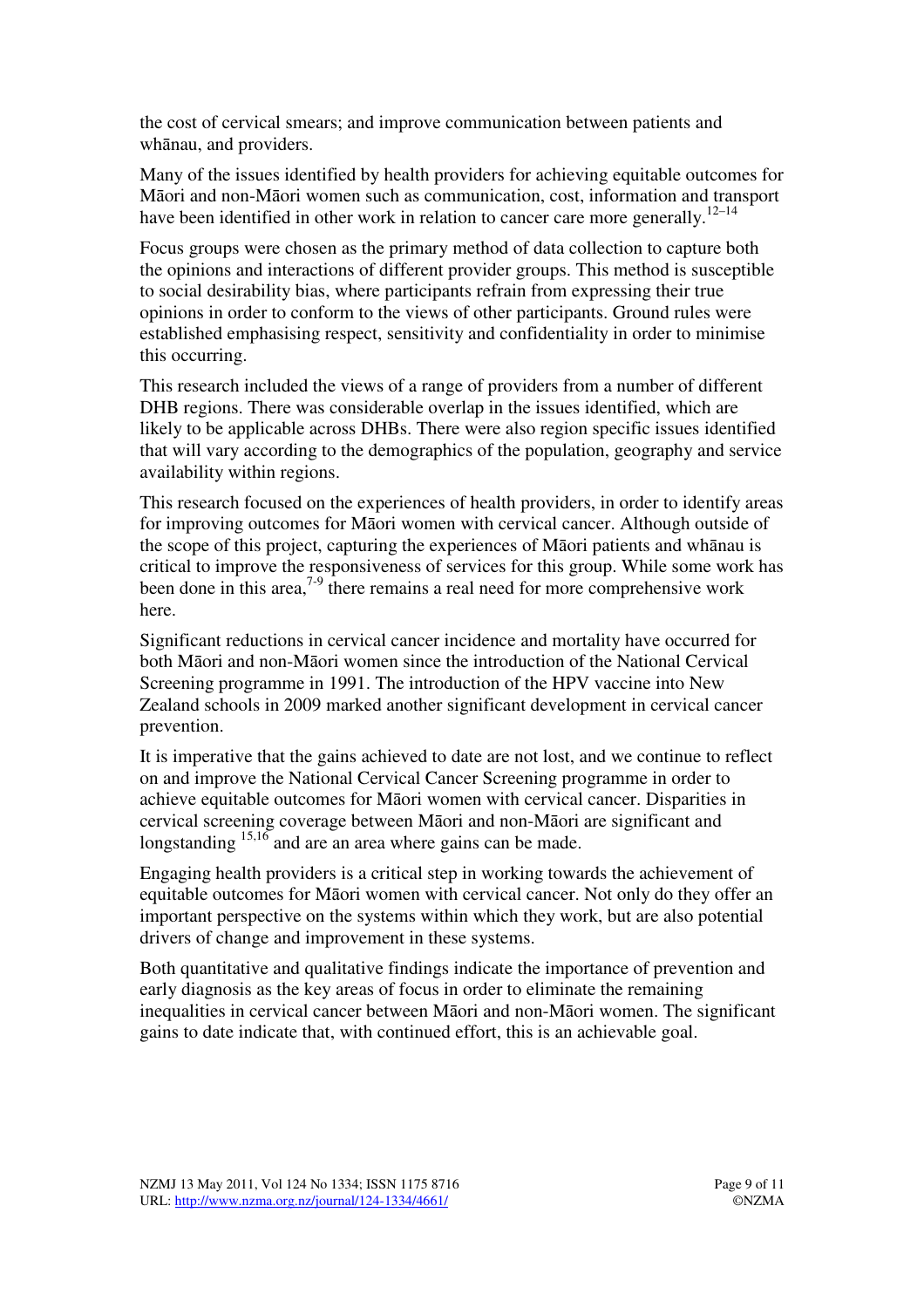**Competing interests:** None.

**Author information**: Melissa McLeod, Senior Research Fellow; Donna Cormack, Senior Research Fellow; Ricci Harris, Senior Research Fellow; Bridget Robson, Director; Te Rōpū Rangahau Hauora a Eru Pōmare, Department of Public Health, University of Otago, Wellington. Peter Sykes, Associate Professor and Gynecological Oncologist, Dept Obstetrics and Gynaecology, University of Otago, Christchurch and Canterbury District Health Board, Christchurch. Sue Crengle, Senior Lecturer Māori Health, Te Kupenga Hauora Māori, School of Population Health, University of Auckland.

**Acknowledgements:** This work was funded by the New Zealand Health Research Council and is part of the Health Inequalities Research Programme (Grant number 05/048B). The authors also acknowledge the generosity of the participants in this study.

**Correspondence:** Dr Melissa McLeod, Te Rōpū Rangahau Hauora a Eru Pōmare, Department of Public Health, University of Otago, PO Box 7343, Wellington, New Zealand. Email: melissa.mcleod@otago.ac.nz

#### **References**

- 1. Brewer N, McKenzie F, Wong K, Ellison-Loschmann L. Annual Monitoring Report 2007: National Cervical Screening Programme. Wellington: Centre for Public Health Research, Massey University; 2008.
- 2. Brewer N, Pearce N, Jeffreys M, et al. Demographic differences in stage at diagnosis and cervical cancer survival in New Zealand, 1994-2005. J Womens Health (Larchmt). 2009;18:955-63.
- 3. McLeod M, Harris R, Purdie G, et al. Improving survival disparities in cervical cancer between Maori and non-Maori women in New Zealand: a national retrospective cohort study. Aust N Z J Public Health. 2009;34:193-9.
- 4. Cormack D, Purdie G, Robson B. Cancer. In: Robson B, Harris R, editors. Hauora: Māori standards of health IV A study of the years 2000-2005. Wellington: Te Rōpū Rangahau Hauora a Eru Pōmare; 2007. p. 103-19.
- 5. Jeffreys M, Stevanovic V, Tobias M, et al. Ethnic inequalities in cancer survival in New Zealand: linkage study.[erratum appears in Am J Public Health 2007;97:1351-2]. Am J Public Health. 2005;95:834-7.
- 6. Robson B, Purdie G, Cormack D. Unequal impact: Māori and non-Māori cancer statistics 1996-2001. Wellington: Ministry of Health; 2006.
- 7. Lovell S, Kearns R, Friesen W. Sociocultural barriers to cervical screening in South Auckland, New Zealand. Soc Sci Med. 2007;65:138-50.
- 8. Beutow S, Janes R, Steed R, et al. Why don't some women return for cervical smears? A hermeneutic phenomenological investigation. Health Care for Women Int. 2007;28:843-52.
- 9. Ratima K, Paul C, Skegg D. Cervical smear histories of Maori women developing invasive cervical cancer. N Z Med J. 1993;106:519-21.
- 10. Braun V, Clarke V. Using thematic analysis in psychology. Qualitative Research in Psychology. 2006;3:77-101.
- 11. Attride-Stirling J. Thematic networks: an analytic tool for qualitative research. Qualitative Research. 2001;1:385-405.
- 12. Cormack D, Robson B, Purdie G, et al. Access to cancer services for Māori. Wellington: University of Otago; 2005.
- 13. Hutt Valley DHB & Wairarapa DHB. Te huarahi o nga tangata katoa: an analysis of the cancer journey of people from the Hutt Valley and Wairarapa District Health Boards: Unpublished; 2006.